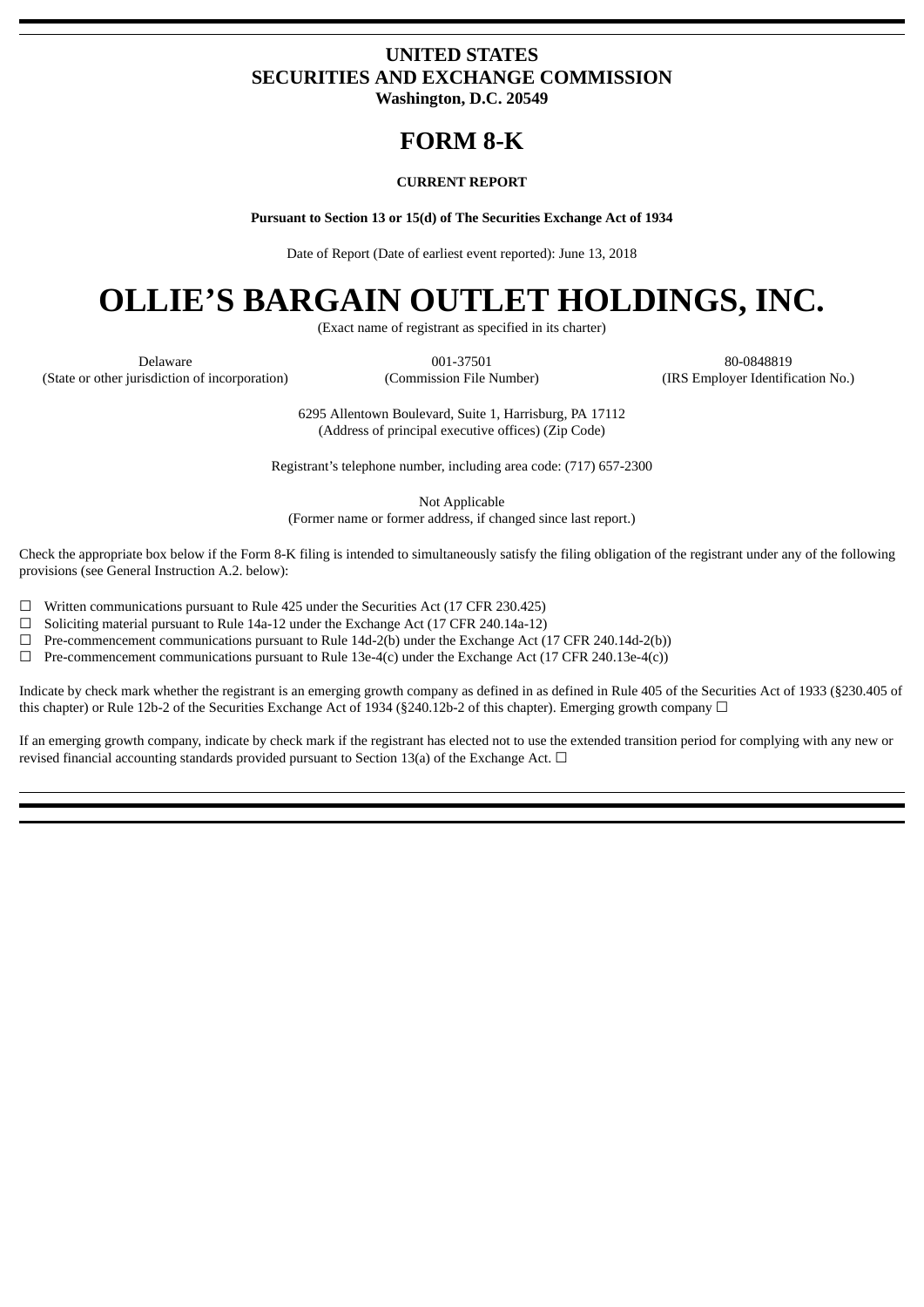### **Item 5.07 Submission of Matters to a Vote of Security Holders.**

On June 13, 2018, Ollie's Bargain Outlet Holdings, Inc. (the "Company") held its annual meeting of stockholders (the "Annual Meeting"). The matters voted upon at the Annual Meeting and the final voting results were as follows:

1. To elect two (2) Class III directors to the Board of Directors of the Company to hold office until the 2021 annual meeting of stockholders or until their respective successors are elected and qualified.

The stockholders of the Company approved the election of each of the two (2) director nominees proposed by the Company. The voting results are set forth below:

| <b>Name of Director</b> | Votes For  | <b>Votes Withheld</b> | Broker<br><b>Non-Vote</b> |
|-------------------------|------------|-----------------------|---------------------------|
| Mark Butler             | 43,105,640 | 12.251.171            | 2,765,353                 |
| Thomas Hendrickson      | 41.328.408 | 14.028.403            | 2,765,353                 |

2. To approve, on a non-binding advisory basis, the compensation of the Company's named executive officers.

The stockholders of the Company approved an advisory resolution regarding the compensation of the Company's named executive officers by a non-binding vote. The voting results are set forth below:

| <b>Votes For</b> | <b>Votes Against</b> | Abstain | Broker          |
|------------------|----------------------|---------|-----------------|
|                  |                      |         | <b>Non-Vote</b> |
| 42,099,351       | 13,240,838           | 16,622  | 2,765,353       |

3. To approve, on a non-binding advisory basis, a frequency for the advisory vote to approve the compensation of the Company's named executive officers.

The stockholders of the Company approved on the frequency of holding the advisory votes to approve the compensation of the Company's named executive officers at a frequency of every one (1) year by a non-binding vote. The voting results are set forth below:

| year                  | years  | years   | Abstair | Broker<br><b>Non-Vote</b><br>$\mathbf{r}$ |
|-----------------------|--------|---------|---------|-------------------------------------------|
| F74<br>54.961<br>17 Z | 59.606 | 300.013 | 35,618  | 2.765.353                                 |

The Board of Directors of the Company, which recommended a one-year frequency, determined that the Company will hold its advisory stockholder vote on executive compensation every year.

4. To ratify the selection of KPMG LLP as the Company's independent registered public accounting firm for the fiscal year ending February 2, 2019.

The stockholders of the Company ratified the appointment of KPMG LLP as the Company's independent registered public accounting firm for fiscal year 2018. The voting results are set forth below:

| Votes For  | <b>Votes Against</b> | Abstain | Broker<br><b>Non-Vote</b> |
|------------|----------------------|---------|---------------------------|
| 57,708,048 | 384,520              | 29,596  |                           |

2